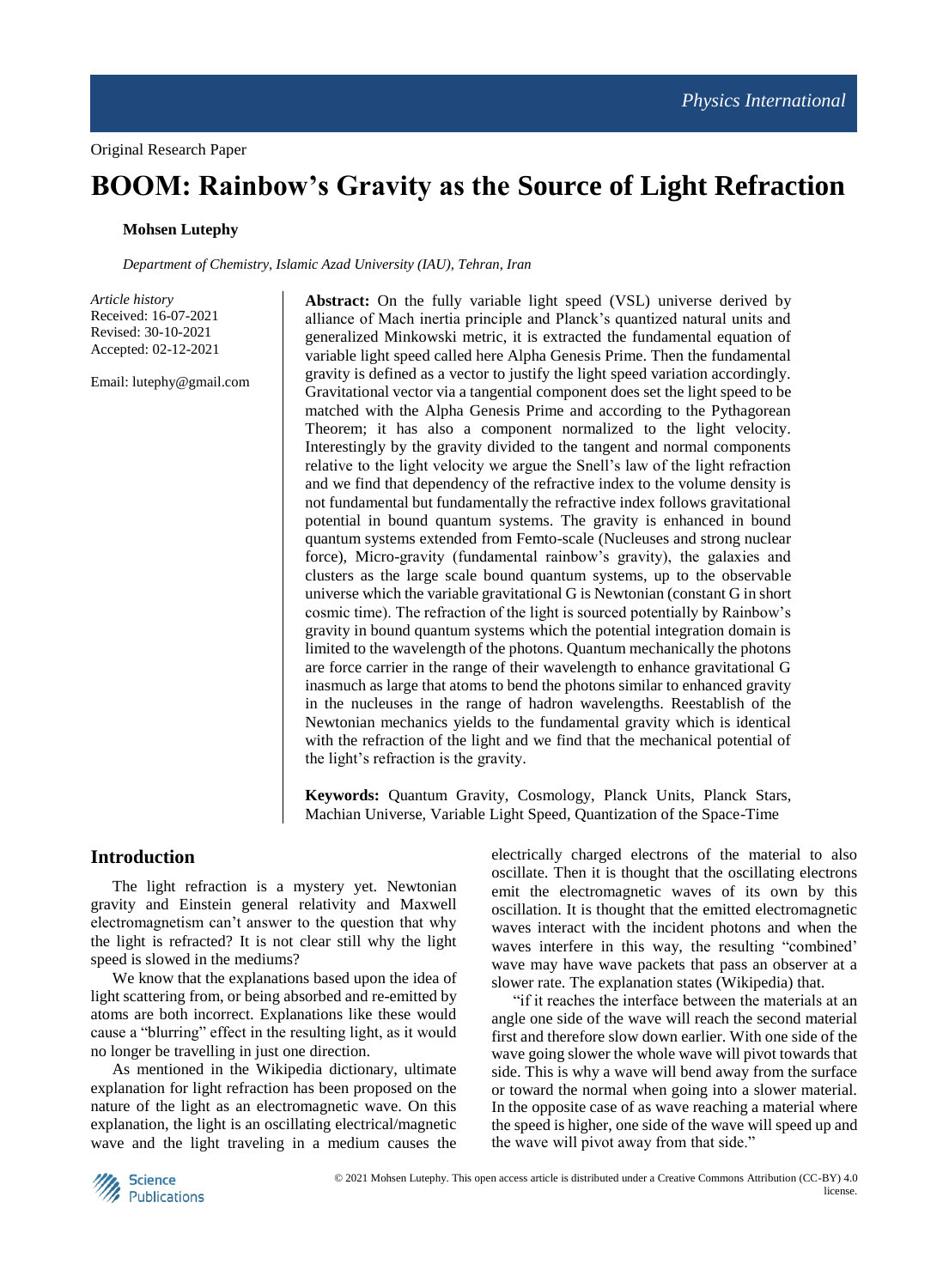This explanation is unjustified; for imaginary interfere of the incident photons with produced electromagnetic waves by atoms and actually there is no such a chance and there is no any report to reproduce it in the laboratory. Also if the wave packet was the source to decrease the speed of light, then the white light which is also a wave packet had slower speed compared to the monochromatic beams. Also the change of angle is too a big difficulty for this explanation for light refraction. The slowing of a part of the photon which reaches earlier to the different medium has no any mechanical source for change of the photon direction in the interface of the mediums and disintegration of these fictitious wave packets to pure waves, while the waves come out from the medium is also a paradox. Generally this explanation has no any argument for the Snell's law and slowing of the photon speed in the mediums by the group velocity of the wave packets has no any link to the Snell's law. The refractive index is an experimental index and up to now there is no a mechanism to illustrate it and we don't know why the refractive index is varied in different mediums and all are assumptions whereas the Snell's law is very verse and such a law requires a verse origin.

The light is neutral electrically and then electromagnetic force can't refract the light. Also the Fermat least time principle and Huygens-Fresnel principle don't indicate the mechanical source for the light speed variation suppose these principles are technical lemmas.

The argument for the light refraction on the theory of envelope mechanism and group velocity is mistake for many reasons for example the light is refracted when the light is even still not completely interred into the mediums. There should be a mechanical force affecting the photons from side of the atoms. The electromagnetic force can't be the case for the reality that the photons are mainly electrically neutral.

Newtonian gravity is not fundamental because that the newton's gravity is an additional effect of the multi-particle system assumed as a single fundamental mass whereas that additional effect of individual particles may show a different property which is not fundamental but composite mistakenly assumed as a fundamental property. Newton's gravity is approximate. Even here we will show that the fundamental gravity is not centrifugal force but additionally all together in a many-particle static body behaves as a centrifugal resultant force. We show here that the fundamental gravity does work individually for a mass-point particle and then the force on an apple is not fundamental and what we see as a resultant gravity may differ with the fundamental gravity acting on the fundamental particles.

Also the Einstein general relativity isn't a fundamental gravity because that Einstein total field is a proof less formula and consequently modified and many mathematical answers can be obtained by that. The scientists for each puzzle; they try to find a solution from Einstein general relativity to set it with the observations and when they can't find a suitable answer they consider modifications to the general relativity or its solutions. Then they have assumed unobserved mass/energy and undiscovered sub atomic particles for interpretation of observations.

By the way there are many evidences revealing that the Einstein general relativity is not fundamental, for example one of the evidences is that in the Einstein general relativity, it is used a parameter defined as the volume density of the universe whereas that the universe isn't homogenous and principle of cosmology isn't valid. In general relativity, the energy tensor  $T_{\mu\nu}$  is proportional to Riemannian curvature  $R_{\mu\nu}$ but in the vacuum or voids, the energy tensor  $T_{\mu\nu}$  is zero when it is defined on the volume density whereas the curvature  $R_{\mu\nu}$  is not zero as a contradiction for GTR. In reality discontinuity of the density is manifest and there is no any volume included to the uniform distribution of the matter inside, whether large scale or small scale. Then every equation included to the volume density is not fundamental for that the volume density is approximate and approximation is not fundamental.

On the Einstein general relativity, the scientists have used the vacuum solution to simulate the solar system whereas in the solar system, the universal potential is large and it is false to simulate the solar system independently which mistakenly assumed in the Schwarzschild (Solution, 1916) for the light passing around the Sun. Also the GTR has answers for vacuum as a manifest contradiction because that the Einstein by Mach inertia principle has claimed that general relativity should be fully on the curvature of space by matter only (Pais, 2005).

On the Mach inertia principle, the mass is not an intrinsic property of the matter until to be defined locally but the mass is an extrinsic property driven by whole of the universe matter in Machian relation that:

$$
m = m_0 \frac{G_N}{c_0^2} \sum_i \frac{m_i}{r_i}
$$
 (1)

Then the approximate equations defined on volume density should be redefined on the parameter  $\sum_{m}$  *m r* , *i* that is, we need to revise the energy tensor on the parameter  $\sum_{m}$  / *r*.

*i*

Einstein total field solutions encounters next paradoxes such as the anisotropy of the light speed by direction, or the existence of the singularities or a region inside the Schwarzschild radius which the scientists have considered it as a black hole. In fact the Einstein general relativity is a continuum frame work mechanics and not possible to apply it precisely in N-body problem properly. Such a continuum mathematical frameworks are indeed two body problems. Even in the Einstein especial relativity, we see that the N-body problem of the Maxwell electromagnetism encounters with relevant paradoxes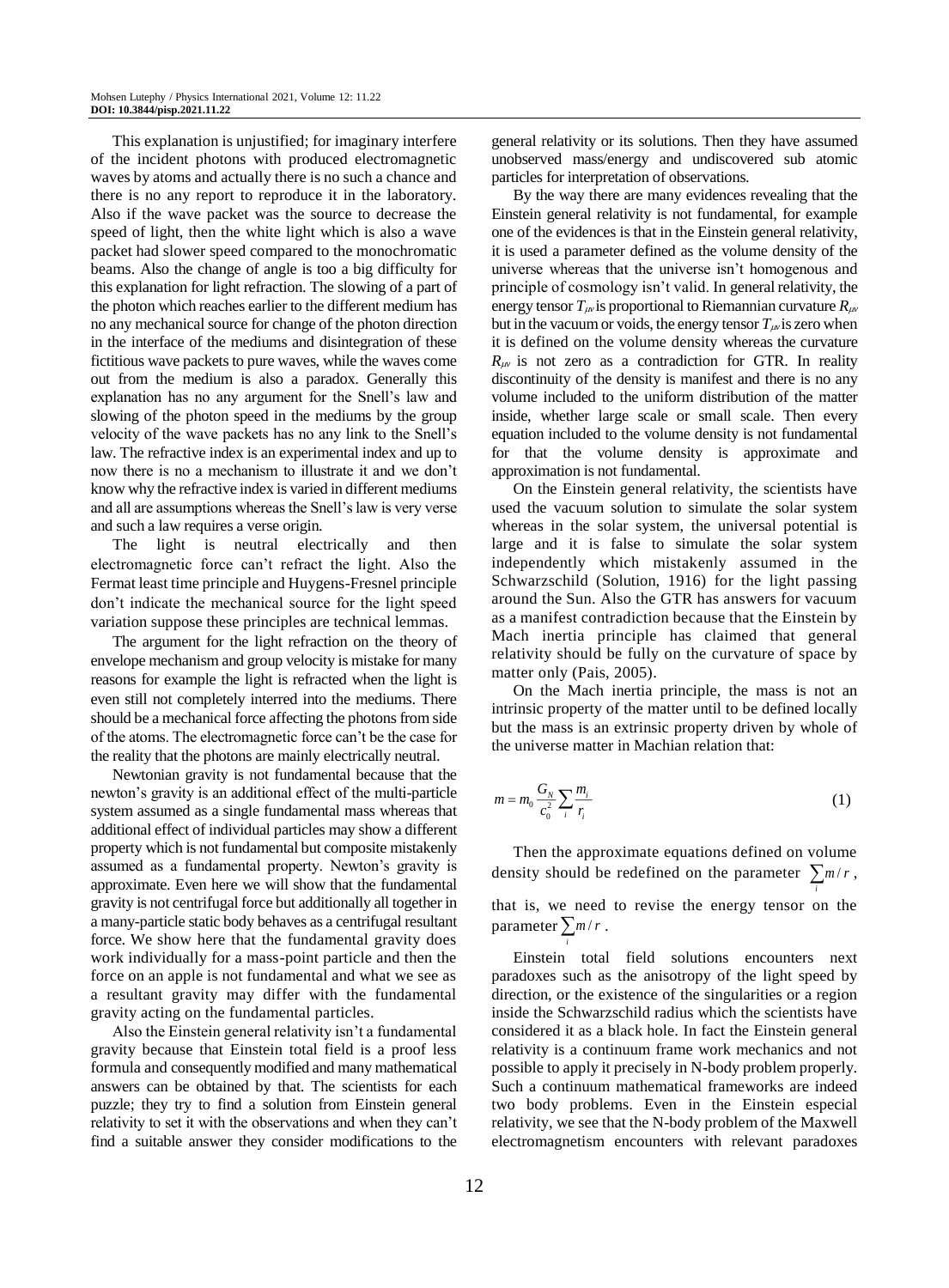revealing that ultimately the continuum framework can be an approximation for real N-body discrete universe. Then Einstein general relativity is an approximate model, by applying a continuum framework for discrete physics. There are many logical failures in the Einstein general relativity all revealing that the Einstein general relativity is an approximate mathematical model for the gravity.

But the fundamental gravity is agreement with generalized Minkowski metric which the light speed c is fully variable on the Mach inertia principle. Then the curvature of the space depends exclusively to the light speed and light speed in the universe does determine the curvature fully. Here we find fundamental gravity which reduces to the Newtonian gravity approximately and even mimics GTR. We see that the fundamental gravity and refraction of the light are unified to indicate that the refractive index depends fundamentally to the gravitational potential instead the volume density and we find a true correlation between the refractive index and the parameter  $\sum_{i} m_i / r_i$  in bound quantum systems which we *i* call it here absolute density.

Up to now the idea of scientific consensus is that the light refraction is a local event and in the vacuum the refractive index is at the order of unity however the light speed is variable vacuum to vacuum in different points of the universe. It is believed that the refractive index is an electromagnetic parameter driven via Maxwell electromagnetism. But reestablished Newtonian mechanics yields to the fundamental gravity which is identical with refraction of the light and the mechanical potential of the light refraction is the gravity. We argue here the so called Snell's law of the light refraction by fundamental gravity and we find a precise answer for question why an object is crystal and why other not.

The fundamental gravity is revealing the true rainbow's gravity which is possible to be written in metric format too. The previous rainbow's gravities (Galan and Marugan, 2004; Hackett, 2006; Garattini and Mandanici, 2012; 2014a; Garattini, 2013; Garattini and Majumder, 2014b; Leiva *et al*., 2009; Li *et al*., 2009; Ali *et al*., 2015; Awad *et al*., 2013; Barrow and Magueijo, 2013; Liu and Zhu, 2008; Ali and Khalil, 2014; Gim and Kim, 2014; Amelino-Camelia *et al*., 1997; 1998) on the principle of relative locality (Amelino-Camelia *et al*., 2011) suggest that the gravity affects different wavelengths in the same way that a prism affects the light. The theory was first proposed in 2003 by physicists Lee Smolin and Joao Magueijo and scientists are currently attempting to detect rainbow's gravity using the Large Hadron Collider (Banks and Fischler, 1999; Giddings and Thomas, 2002; Dimopoulos and Landsberg, 2001; Emparan *et al*., 2000; Meade and Randall, 2008; Antoniadis *et al*., 1998; da Rocha and Coimbra-Araujo, 2006).

But here we find that the light refraction and the gravity are unified and the electromagnetism isn't the source for the light refraction and derivation of the refractive index by Maxwell electromagnetism is imaginary suppose the photons are electrically neutral and we need to reestablish the physics. Via different phenomenological motivations, a series of Rainbow's Gravity (RG) models have been obtained. Based on the varying speed of light theory, Magueijo and Smolin proposed a kind of Modified Dispersion Relation (MDR) as:

$$
\frac{E^2}{(1 - \gamma E l_p)^2} - p^2 = m^2
$$
 (2)

where,  $\gamma$ ,  $l_p$  and  $m$  represent the rainbow parameter, the Planck length and the *m*, mass of the test particle. This equation indicates that the space-time has an energy-dependent velocity as:

$$
c(E) = dE / dp = 1 - Elp
$$
\n(3)

Comparing with general form of MDR it has been deduced that:

$$
E^2 f^2 (El_p) - p^2 g^2 (El_p) = m^2
$$
 (4)

And from Feng and Yang (2018) we have:

$$
ds^{2} = -\frac{1 - (2GM/r)}{f^{2}(El_{p})}dt^{2}
$$
  
+ 
$$
\frac{dr^{2}}{[1 - (2GM/r)]g^{2}(El_{p})} + \frac{r^{2}}{g^{2}(El_{p})}d\Omega^{2}
$$
(5)

But we indicate here that the light speed doesn't depend to the energy of photon but all photons have equal speeds in the vacuum in each point of the universe and we argue that assumed rainbow's parameter  $\gamma$  is zero and still correct the energy-momentum relation  $E^2 - P^2 = m^2$ .

The general relativistic rainbow's gravities have no answer for refraction of the light but noticeable for bending of the light around the Schwarzschild radius in modified general relativity whereas we argue here that the fundamental gravity (reestablishment of the Newton's gravity) is the potential source for the light refraction and the atoms bend the light extremely much inasmuch as that the atoms simulate what scientists are thinking to happen around the fictitious black holes. Of course the fundamental gravity does not show any relativistic black hole and ultimately the answer is just spiral geodesy in agreement with experiments performed at LHC with no result for black holes (Chatrchyan *et al*., 2012a; 2012b).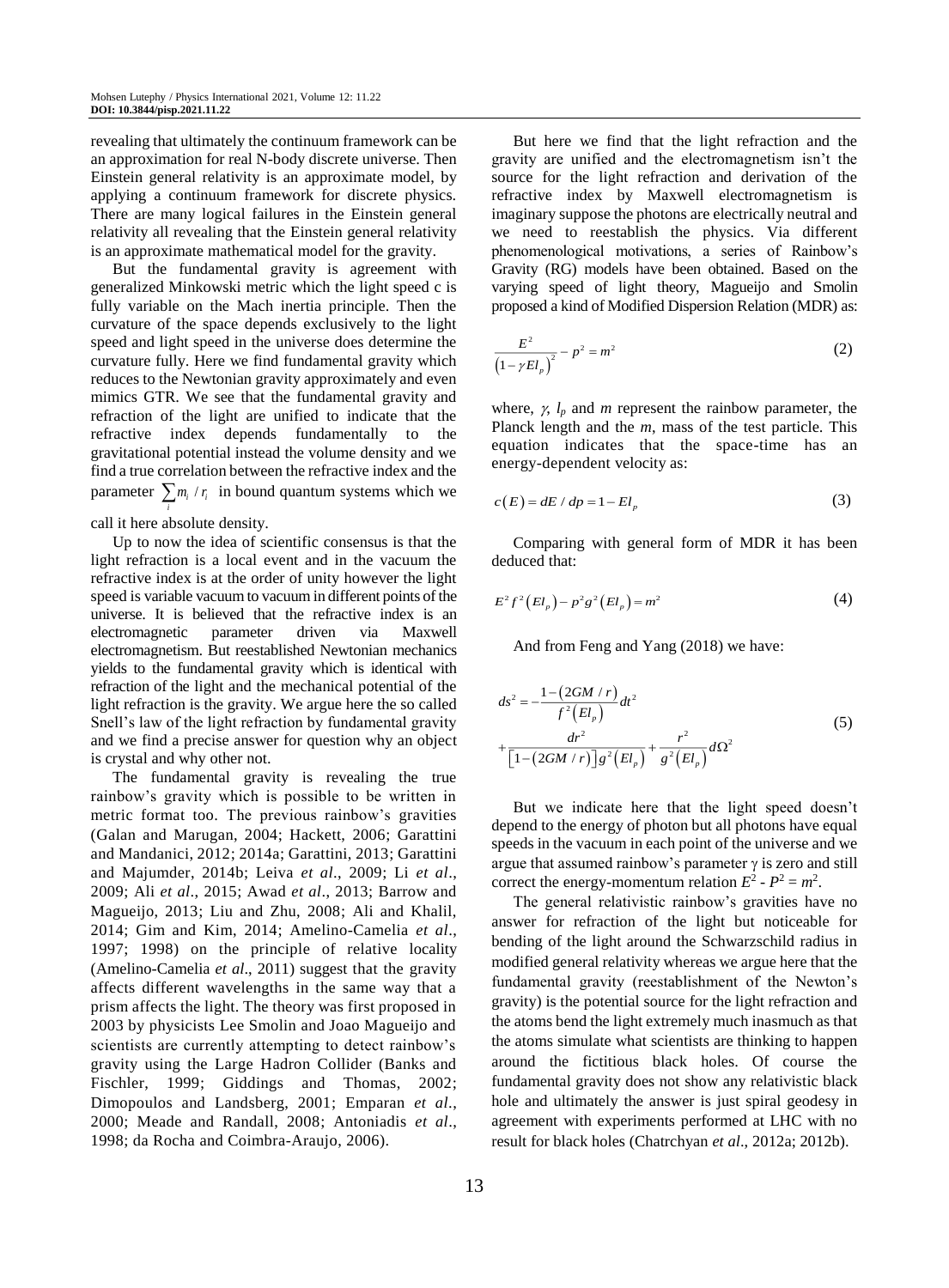We find here also a metric tensor which mimics dependency of the fundamental gravity to the photons wavelength and interestingly we find that some metric tensors in the field of general relativity in extra dimensions mimic the bound quantum systems and general relativity may be generalized to the bound quantum systems like the Newtonian gravity (Lutephy, 2020).

Of course, we don't agree with deformation of the energy-momentum relation applied in relativistic rainbow's gravities. Also we don't agree with extra dimensions applied by rainbow's gravities in the general relativity; however such extra dimensions cause to extend mathematically the solutions as a degree of freedom to embed approximately the bound quantum systems in the general relativity. But a mathematical model does not show ever a true physical mean and we agree the criticism of Sabine Hossenfelder for rainbow's gravities in title "No, the LHC will not make contact with parallel universes" (backreaction.blogspot.com 2015).

Our results here can be modeled approximately via a generalized Schwarzschild metric (1916) which the metric tensor depends to the wavelength of the photons in the way of quantization of boundary in the scale comparable to the wavelength of photons which causes the geodesy of photons to be different by different wavelengths, of course without relation to extra dimensions and parallel universes, verifying the Sabine Hossenfelder statements in her criticism.

We show here that the change of the light speed does relate to the wavelength of the photons for reality that the wavelength of photons does produce quantum mechanically a bound quantum system below the radius equal to the wavelength of the photon and then it is revealed high intensity gravity for limitation of the potential to the boundary of bound quantum systems, exactly similar to the strong gravity observable in the strong nuclear force in which the wavelength of the hadron force-carriers produce the bound quantum systems in the nucleuses (Lutephy, 2020), or similar to the gravity in the galaxies and clusters which they don't obey the Newtonian and Einstein gravities. As argued by Lutephy (2020), the galaxies and clusters are large scale bound quantum systems which the potential is limited to the boundary of galaxies and clusters and then we see very different observations mistakenly concerned to an unobserved thing called dark matter. It is funny that the scientists have calculated the dark matter profiles to illustrate the failure of the Newtonian and Einstein gravities whereas that this is inverse engineering of an imaginary thing.

We have argued here that the change of potential boundary causes to vary the size of gravity but not its formula fundamentally. We have gravity in different systems, not different gravities.

By the way we find that the Newtonian gravity is generalized to the quantum bound systems related to the wavelength of the force carriers or wavelength of the test mass itself as a self-force carrier. Then the gravity in the galaxies and clusters as the large scale quantum bound systems and gravity in the nucleuses as the strong nuclear force and true rainbow's gravity all are identical and unified.

Relativistic Rainbow's gravity scientists believe that the metric components depend to the energy of the test mass but they have not proposed a unified mechanism for refraction and gravity. But here we indicate that the refraction of light is the gravity and even we indicate that the mechanical potential of the light's diffraction is the fundamental gravity. Of course we will see that the size of the gravity is not alone factor for differences in different systems but the fundamental gravity is varied in the vector too and even we see that the fundamental gravity is not directed to the side of the center against the Newtonian gravity suppose it mimics the Einstein general relativity rather than the Newton's gravity. The fundamental gravity is independent so that via assuming some approximations it is transferred to the Newtonian gravity and via other assumptions approximately transferred to the Einstein Gravity in the level of the rainbow's gravity too. Then the fundamental gravity is not indeed a modification for Newtonian and Einstein's gravities but here we return to the fundamental gravity independently and reproduce approximate models hereafter.

These phenomena are generalized also to the light diffraction and light scattering (Lutephy, 2021). In this book we find that the path of photons in the diffraction despite the path derived by Huygens Fresnel principle is not straight but the paths are curved, that is, the paths are quantized however interestingly the quantum mechanical path quantitation coincide the pattern driven by Huygens Fresnel mathematical model. Also we find that absorption of the photons by particles is sourced by fundamental gravity and then the gravity has an essential role in the thermodynamics.

### *Snell's Law via the Fundamental Gravity*

Here the base of gravity is the light velocity in fully Variable Light Speed (VSL) universe which is derived completely by alliance of the Mach's mechanics and Planck's natural units and generalized Minkowski metric in fully variable light speed universe (Lutephy, 2019a). By this method it is extracted a formula fir light speed variation in each point of the universe and we have:

$$
c = \frac{\delta}{\sum_{i} \frac{m_i}{r_i}}\tag{6}
$$

where, *c* is the photon speed and m is the mass of the particles and r is distance of the particles from the photon and  $\Diamond$  is a universal constant and we call this equation here the Alpha Genesis Prime.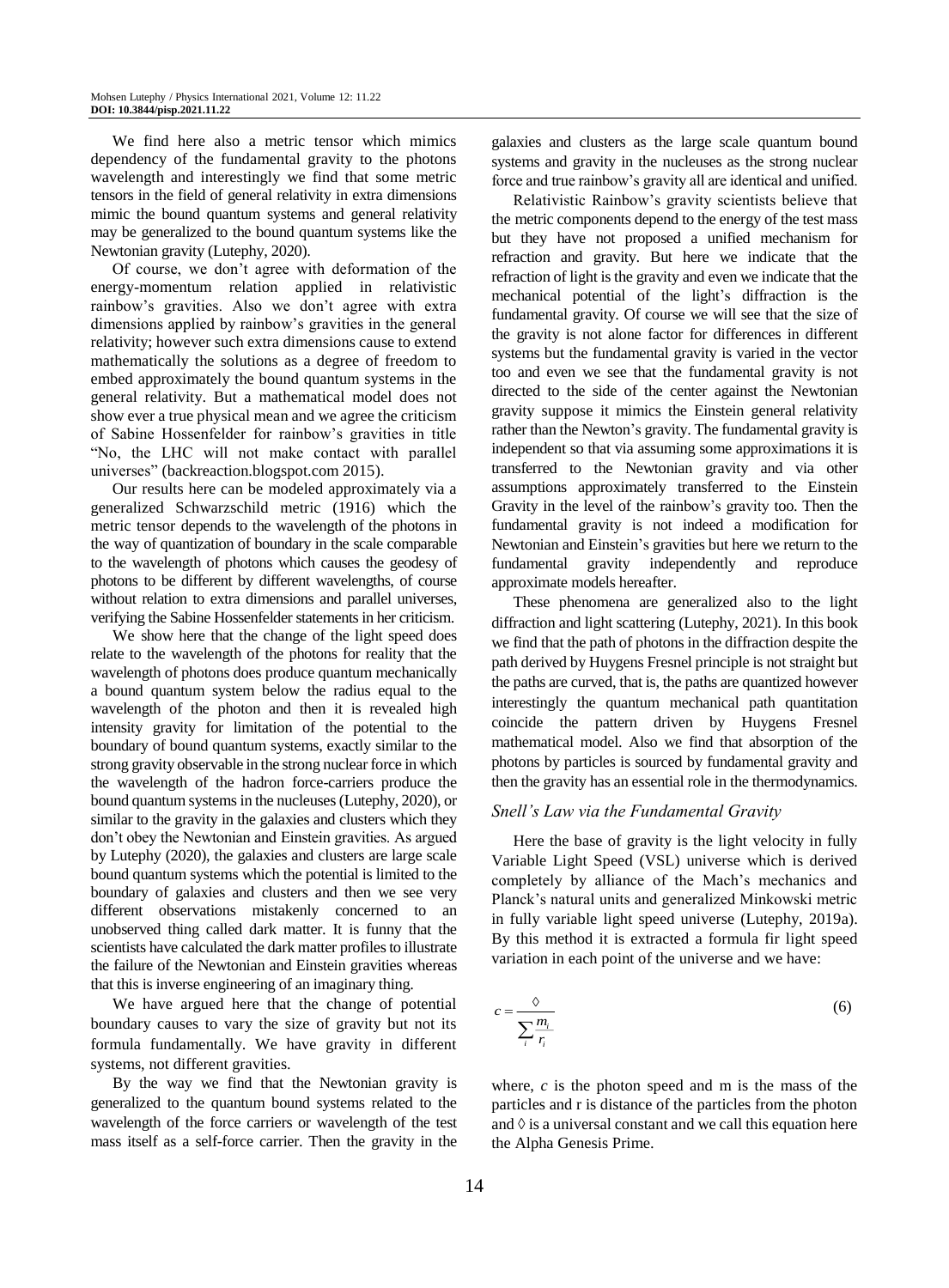This equation is derived by Alliance of the Mach inertia principle and Planck's quantum natural units and generalized Minkowski metric.

Newtonian mechanics is inconsistent with VSL for that it is ever attraction and does not obey exclusively dependency of the light speed to the gravitational potential.

But here we find the fundamental face of the Newtonian mechanics for its generality in N-body problem in fully VSL universe.

The newton's gravity should be reorganized on the Alpha-Genesis-Prime (Eq. 6). This means that the newton's force has a component ever tangent on the light velocity. In N-body problem, the role of tangential component is to justify the variation of light speed via Newtonian type force.

When the light is moving in the space of N-body universe, then the light speed is varied by Alpha Genesis Prime (Eq. 6) and then equivalently we can consider a vector force from N-bodies in which the variation of light speed by them is additionally equal to what the equation of Alpha Genesis Prime does show it.

Then we have ever a tangential component that:

$$
f_{i\bar{c}} = \frac{Gm_i}{r_i^2} \frac{\vec{r} \cdot \vec{c}}{|\vec{r}||\vec{c}|} \tag{7}
$$

The Alpha Genesis Prime should be confirmed by this force along the path of the light in the N-body space (universe).

By Alpha Genesis Prime (Eq. 6) it is deduced that:

$$
\Delta c = -\frac{\Diamond}{\Theta^2} \Delta \Theta \tag{8}
$$

where we define a parameter called here absolute density  $\Theta$  that:

$$
\Theta = \sum_{i} \frac{m_i}{r_i} \tag{9}
$$

We have:

$$
\Delta\Theta = -\sum_{i} m_i \frac{\Delta r_i}{r_i^2} \tag{10}
$$

Then from Eq. (8, 10) we deduce:

$$
\Delta c = -\frac{\delta}{\Theta^2} \sum_i \frac{m_i \Delta r_i}{r_i^2} \tag{11}
$$

We know mathematically that:

$$
\Delta r_i = \Delta r \frac{\vec{r} \cdot \vec{c}}{|\vec{r}||\vec{c}|} \tag{12}
$$

Then from Eq. (11, 12) we obtain:

$$
\Delta c = -\frac{\delta}{\Theta^2} \sum_{i} \frac{m_i}{r_i^2} \frac{\vec{r} \cdot \vec{c}}{|\vec{r}||\vec{c}|} \Delta r \tag{13}
$$

Also via the Newton's second law we have:

$$
\frac{Gm_i}{r_i^2} \frac{\vec{r} \cdot \vec{c}}{|\vec{r}||\vec{c}|} = \frac{\Delta_i c}{\Delta t}
$$
\n(14)

where,  $\Delta_i c$  is the change of the light speed by i-th particle with mass *mi*.

From Eq. (13) and (14) we deduce that:

$$
\Delta c = -\frac{\delta}{\Theta^2 G} \sum_{i} \Delta_i c \frac{\Delta_r}{\Delta t}
$$
\n(15)

Substituting  $c = \Delta r / \Delta t$  into the above equation yields to:

$$
\Delta c = -\frac{\delta c}{\Theta^2 G} \sum_{i} \Delta_i c \tag{16}
$$

Clearly we have:

$$
\Delta c = -\sum_{i} \Delta_i c \tag{17}
$$

And then from Eq. (16, 17) it is deduced that:

$$
G = \diamond \frac{c}{\Theta^2} \tag{18}
$$

Substituting Eq. (6, 9) in the Eq. (18) we obtain:

$$
G = \frac{c^3}{\lozenge} \tag{19}
$$

Also we obtain that:

$$
\lozenge = \frac{c_3}{G} \tag{20}
$$

And constancy of  $c^3/G$  has been verified previously via alliance of the generalized Minkowski metric and Planck quantum natural units and Mach's mechanics (Lutephy, 2019a).

Then from Eq. (6, 20) for a mass-point affected gravitationally by a mass like the sun with size *M* in a distance  $R$  in two body problem universe we have that: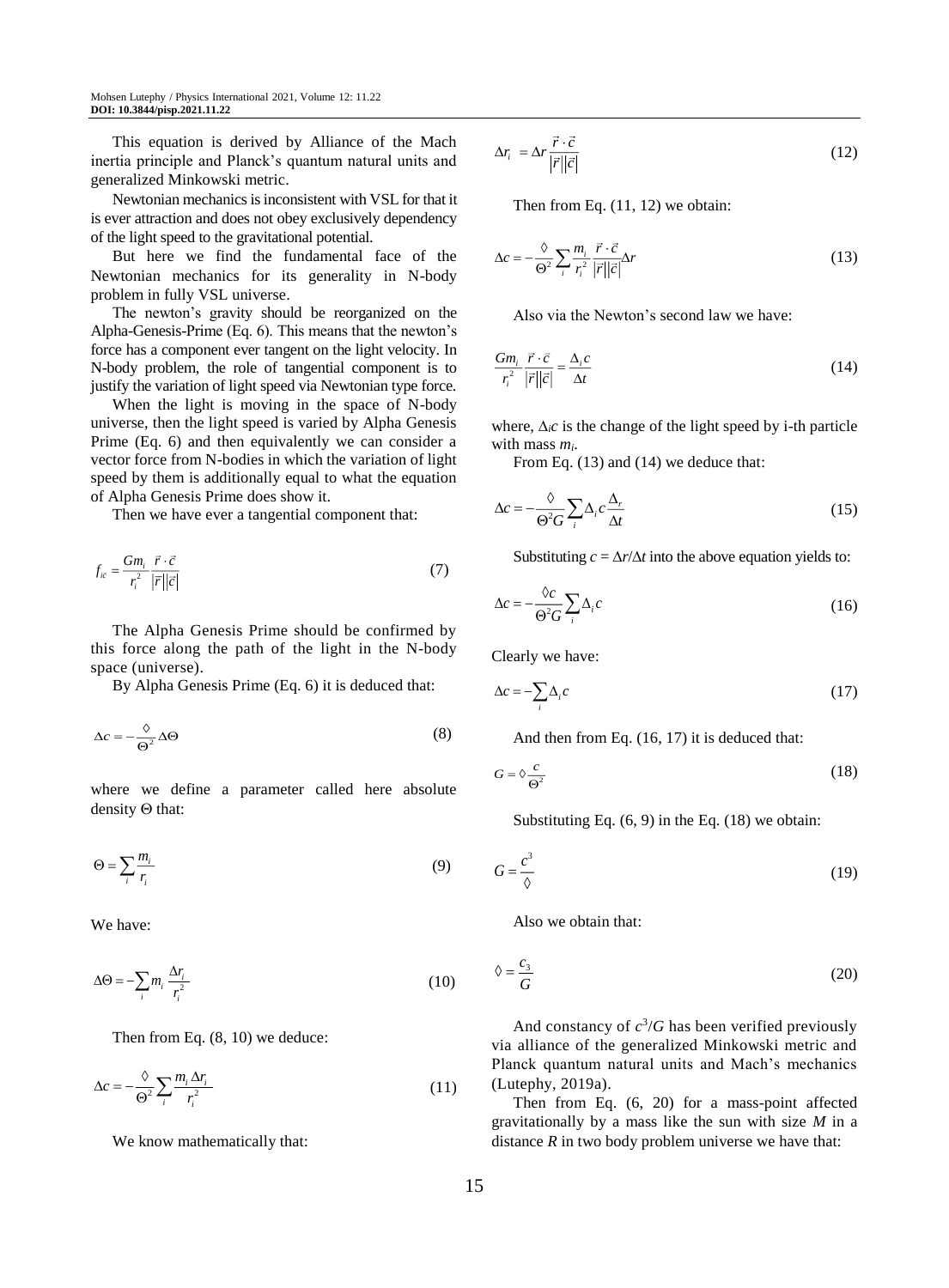$$
c = \frac{c_0}{\frac{G_N}{c_0^2} \sum_i \frac{m}{r} + \frac{G_N}{c_0^0} \frac{M}{R}}
$$
(21)

Then from Machian relation  $G_N \sum m / r = c^2$  we find:

$$
c = \frac{c_0}{1 + \frac{G_N M}{c_0^2 R}}
$$
\n
$$
\tag{22}
$$

$$
c \cong c_0 \left( 1 - \frac{2G_N M}{c_0^2 R} \right) \tag{23}
$$

And this is identical with the light speed derived in the Schwarzschild metric (1916). Equation (23) is an evidence to indicate that the fundamental gravity is not centrifugal force but when the light is moving radial toward the mass *M*; the speed of the light is decreased despite the Newton's gravity. Of course failure of the Schwarzschild metric is that at the infinity, the light speed is  $c_0$  whereas that here the fundamental gravity is fully VSL, that is, the light speed is determined by the matter only in the definition of the Mach inertia principle.

By the way from Eq. (7, 20) we find:

$$
f_{i\bar{c}} = \frac{m_j c^3}{\delta r_i^2} \frac{\vec{c} \cdot \vec{r}_i}{|c||r_i|} \tag{24}
$$

This is tangential component of the fundamental gravity which its duty is to justify the light speed on the line of the Alpha Genesis Prime.

In the vector calculus, each vector is divided to the tangent and normal (perpendicular) components on the Pythagorean Theorem and then the complete vector of the fundamental gravity is drawn as:

$$
f_i = \frac{m_i c^3}{\delta r_i^2} \left[ \frac{\vec{r}_i \cdot \vec{c}}{|\vec{r}_i||\vec{c}|} - \frac{\vec{r}_i \cdot \hat{c}}{|\vec{r}_i||\hat{c}|} \right]
$$
(25)

where,  $\hat{c}$  is assumed as a vector in the size of the light speed, normal to the light velocity vector  $\vec{c}$  so that  $\hat{c} \times \vec{c} = c^2$ .

Equivalently we can write that:

$$
f_i = \frac{m_i c^3}{\delta r_i^2} \left[ |\cos \varphi \frac{\vec{c}}{|\vec{c}|} - \sin \varphi \frac{\hat{c}}{|\vec{c}|} \right]
$$
 (26)

where,  $\varphi$  is the angle between vectors, light velocity  $\vec{c}$  and the distance  $\vec{r}$ .

Or we can write that:

$$
f_i = \frac{Gm_i}{r_i^2} \left[ \cos \varphi \vec{M} - \sin \varphi \vec{N} \right]
$$
 (27)

where,  $M$  is a unit vector tangent to the light velocity and  $\tilde{N}$  is a unit vector normal to the light velocity. Or we can say that the generalized Minkowski metric while the light speed is fully variable by Alpha Genesis Prime is the fundamental gravity in the language of the metric tensor.

As we see the fundamental force here is not centrifugal for that the sign of the normal component  $\hat{N}$  is negative and this negative sign has a very important role. If the sign of the normal component was positive, the force was identical with Newtonian gravity and the light speed was increasing radially by force towards the active mass whereas that according to the Alpha Genesis Prime, the light speed is decreased similar to the Schwarzschild metric. In reality the fundamental gravity seems a Newtonian mode of the Einstein general relativity.

Then negative sign of the normal component is logical result of the Alpha Genesis Prime or generally the result of every kind of VSL which the light speed is increased by distance.

In vector mode, the reestablished Newton law, is the same Newton's law but just the sign of the normal component of the vector  $\vec{r}$  on the light velocity is reversed.

According to the Newton's second law and Eq. (27) we obtain:

$$
\frac{mc^3}{r^2}\cos\varphi = \frac{dc}{dt}
$$
 (28)

$$
\frac{mc^3}{r^2}\sin\varphi = \frac{cd\theta}{dt}
$$
 (29)

In the x-y coordinate system mathematically we have:

$$
\varphi = \theta - \arctg \left( \frac{dy}{dx} \right) \tag{30}
$$

Substituting Eq. (30) into the Eq. (28, 29) it is deduced that:

$$
\frac{Gm}{r^2}\cos\left(\theta - \arctg\left(\frac{dy}{dx}\right)\right) = dc\tag{31}
$$

$$
\frac{Gm}{r^2}\sin\left(\theta - \arctg\left(\frac{dy}{dx}\right)\right) = cd\theta\tag{32}
$$

Then we deduce that: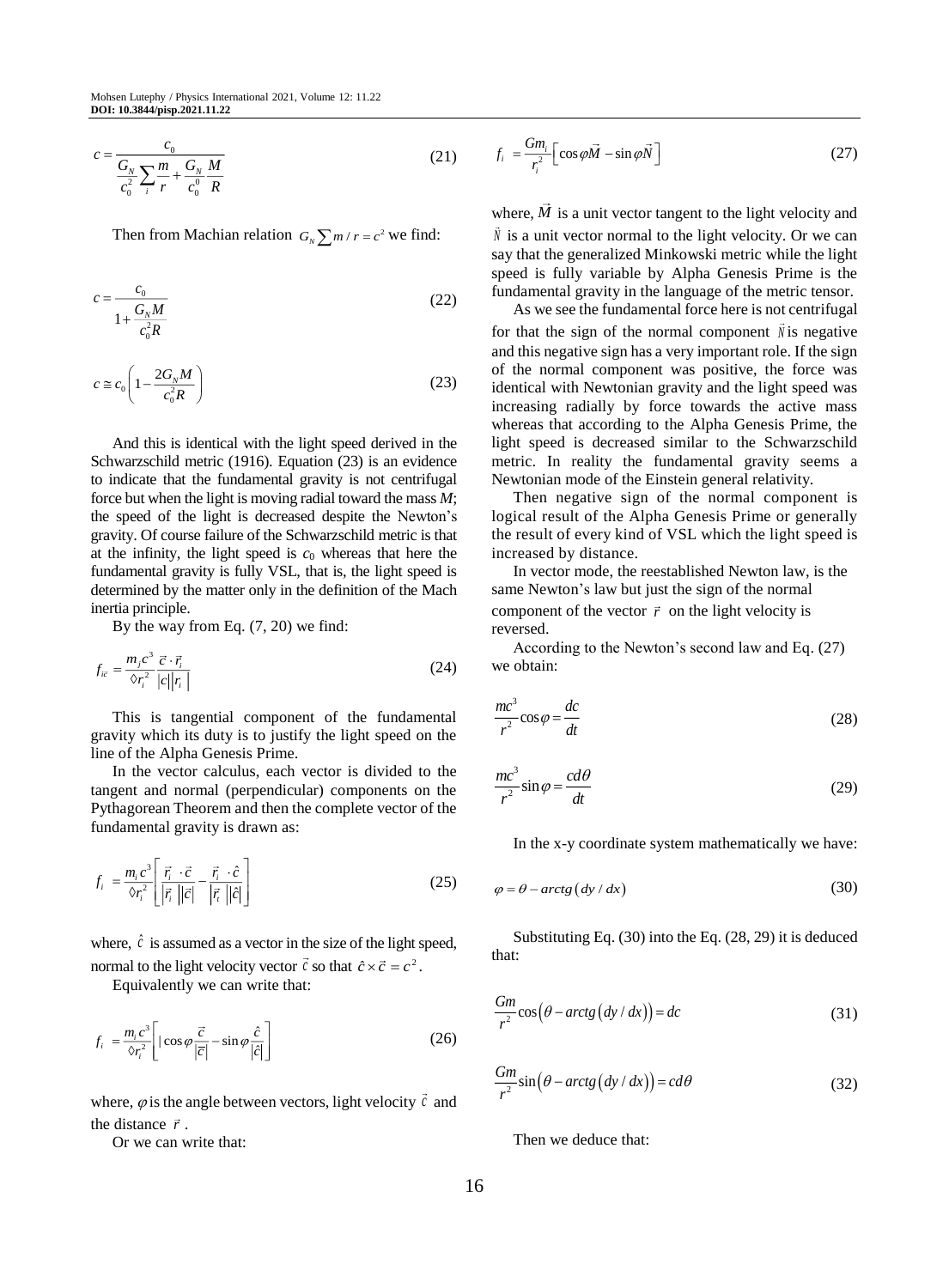$$
\frac{dc}{c}\cot\big(\theta - arctg\big(dv/dy\big)\big)d\theta\tag{33}
$$

In the additional form for a material surface we have:

 $dy/dx = 0$ (34)

And then from Eq. (33, 34) we deduce that:

$$
\frac{dc}{c} = \cot(\theta)d\theta\tag{35}
$$

Integration on the Eq. (35) results:

$$
\ln c = \ln|\sin \theta| \tag{36}
$$

Then it is deduced that:

$$
c\sin\theta = c'\sin\theta' \tag{37}
$$

And this is the Snell's law of the light refraction, argued here by fundamental gravity.

For straightforward argument consider a material surface which the light passes it at an angle  $\varphi$  from *y* axis. The vector  $\vec{r}$  is ever along the y-axis and then we have that:

$$
d\varphi = d\theta \tag{38}
$$

Substituting Eq. (38) in the Eq. (28, 29) it is deduced:

$$
|f|\cos\varphi = \frac{dc}{dt} \tag{39}
$$

$$
|f|\sin\varphi = \frac{cd\varphi}{dt} \tag{40}
$$

And the solution of this apparatus is clearly the Snell's law (Eq. 37).

Also from fundamental gravity (Eq. 26) we obtain:

$$
\left|f_i\right| r_i^2 = \frac{m_i c^3}{\Diamond} \tag{41}
$$

In reality we have

$$
\frac{m_i c^3}{\delta r_i^2} = \frac{dc}{dt} \tag{42}
$$

$$
\frac{m_i c^3}{\delta r_i^2} = \frac{c^2 d\varphi}{dl} \tag{43}
$$

where, *dl* is the differential arc of the path.

By the way substituting  $d\varphi/dl = 1/R$  into the Eq. (43) we obtain:

$$
\frac{m_i c^3}{\delta r_i^2} = \frac{1}{R} \tag{44}
$$

$$
\frac{m_i}{r_i} \sum_{j} \frac{m}{r} = \frac{r_i}{R_i} \tag{45}
$$

This is a version of the fundamental gravity and interestingly we see that the equation is completely non scale.

And as argued in the book "non scale mechanics" (Lutephy, 2019b), the Eq. (45) is deduced from the below fundamental equations that:

$$
\left|f_1\right| r_1^2 = \left|f_2\right| r_2^2 = \dots = \left|f_n\right| r_n^2 = c^3 \tag{46}
$$

$$
\left|f_1\right|r_1 + \left|f_2\right|r_2 + \dots + \left|f_n\right|r_n = c^2\tag{47}
$$

The Eq. (46) does show that the inverse square law of the Newton is proportional and against the Newton dynamics, there is no a universal constant *G* that  $fr^2 = Gm$ but the correct sentence is relative sentence in the N-body universe that  $fr^2 = f'r^2$ .

In realty from Eq. (6, 43) we have:

$$
\frac{c^2 d\varphi}{dl} = \frac{m_i c^2}{r_i^2 \sum_{i} \frac{m}{r}}
$$
(48)

Then it is deduced that:

$$
\frac{m_i c^2}{r_i^2 \Theta} = a \tag{49}
$$

Or equivalently:

$$
\frac{G_N m_i}{r_i^2} = \frac{G_N \sum_i \frac{m}{r}}{c^2} a \tag{50}
$$

And this equation is what we see it in the galaxies and clusters versus the fictitious dark matter (Lutephy, 2020).

We can follow on the metric method too. Via generalized Minkowski metric (Lutephy, 2019a) we find that:

$$
g_{00} = -c^2 \tag{51}
$$

In relativistic mode (Lutephy, 2019a) we have: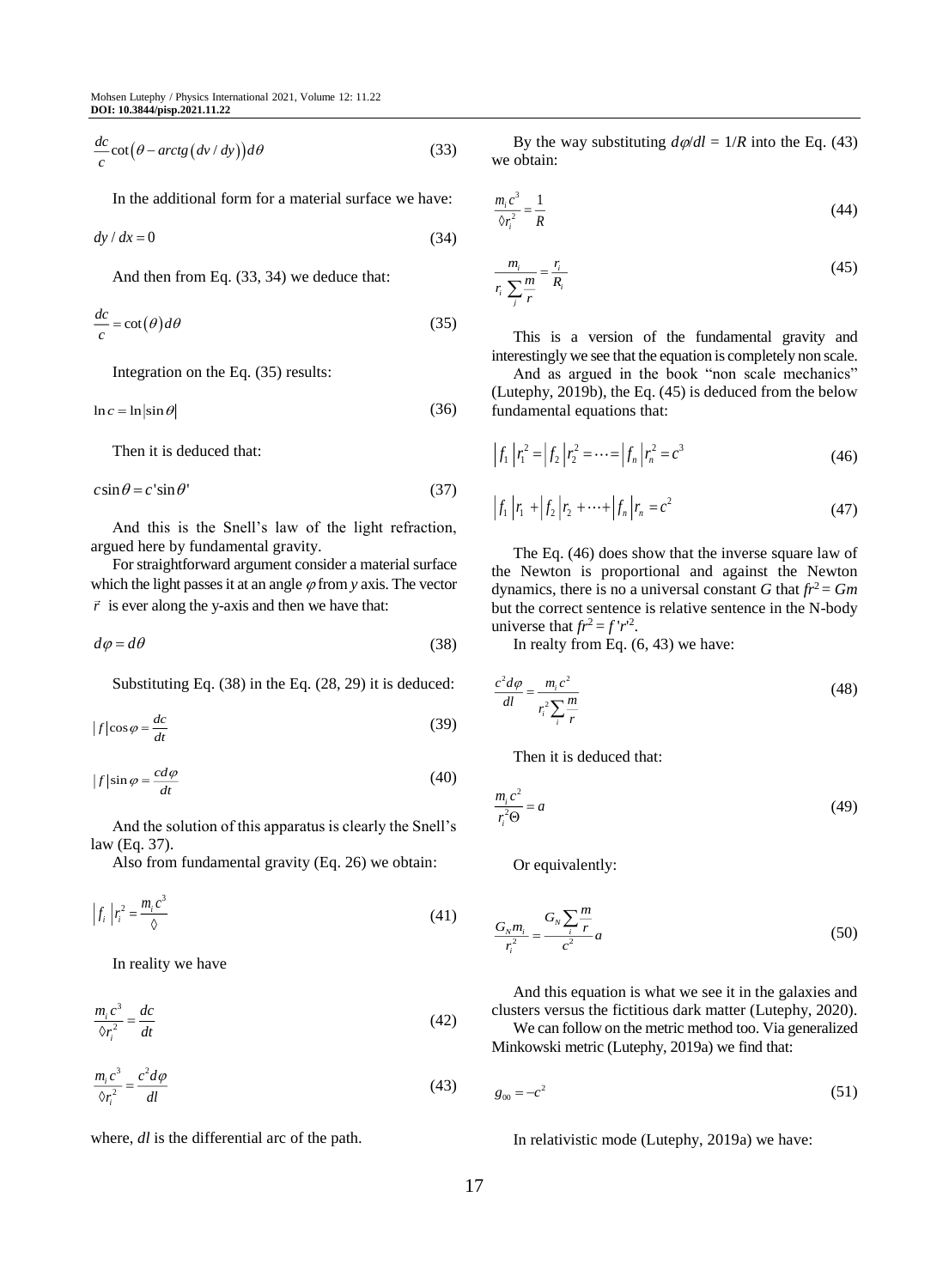$$
c^2 = \frac{1}{\chi_2 \sum_{r}^{m}}
$$
 (52)

Where:

$$
\chi_2 = G / c^4 \tag{53}
$$

Then we have:

$$
g_{00} \sum_{r} \frac{m}{r} = -X_2^{-1} \tag{54}
$$

From the geodesy equation we have:

$$
\frac{\partial^2 x_\mu}{\partial t^2} = \frac{\partial}{\partial x_\mu} g_{00}
$$
 (55)

Substituting,  $\Theta = \sum_{r} m/r$  in the Eq. (54) and then substituting  $g_{00}$  from Eq. (54) in the Eq. (55) it is deduced that:

$$
\frac{\partial^2 x_\mu}{\partial t^2} = \chi_2^{-1} \frac{\partial (1/\Theta)}{\partial x_\mu}
$$
\n(56.1)

$$
\frac{\partial^2 x_{\mu}}{\partial t^2} = \frac{c^4}{G^2 \Theta^2} \frac{\partial (G\Theta)}{\partial x_{\mu}}
$$
(56.2)

$$
\frac{\partial^2 x_\mu}{\partial t^2} = \frac{\partial \varphi}{\partial x_\mu} \tag{56.3}
$$

And the Eq. (56.3) is Newtonian gravity derived by fundamental gravity in metric mode. Of course from equation  $\varphi = c^1$  and substituting into the Eq. (56.3) we obtain that:

$$
\frac{\partial^2 x_\mu}{\partial t^2} = \frac{\partial c^2}{\partial x_\mu} \tag{57}
$$

Also for geodesy it has been defined that:

$$
\delta \int ds = 0 \tag{58}
$$

But for light the *ds* is ever zero and then this equation doesn't work.

For light speed we have:

$$
dt = dl / c \tag{59}
$$

This equation is on the equivalency of the time and light speed and *dt* has the role of *ds* while the time is not curved. The time dimension indicates the light speed in each point of the place and independent definition of the time and light speed is one of the mistakes by of the Einstein. If the time is curved then naturally the light speed should be ever constant whereas that in Einstein general relativity, the light speed is variable independently.

By the way when the curvature of the space is fully driven by VSL, we can find that the least path is the path that:

$$
\delta \int \frac{dl}{c} = 0 \tag{60}
$$

And then from Eq. (58, 60) it is deduced that:

$$
\delta \int dt = 0 \tag{61}
$$

And this equation verifies the Fermat's Principe of minimum time. And then the Fermat least time principle does violate the Einstein theorem in his general relativity for the equation of the geodesy that  $\delta \int dt = 0$ .

Interestingly the Fermat's principle of the least time, it results the Snell's law of the light refraction, verifying our results here.

#### *Fundamental Rainbow's Gravity*

Physicists have accepted that the light speed is not varied fundamentally in the light refraction and mainstream scientists have accepted that the light speed variation is virtual, that is, what it is observed as the slowing of the light speed in the refraction is the group velocity. But the gravitational potential as the integral of the masses per distances in fundamental gravity is not ever surrounded on the whole of the observable universe. As it is argued by Lutephy (2020), the gravitational potential in the nucleuses is limited to the wavelength of the force-carriers which naturally defines the range of the force which causes to increase highly the intensity of the gravity as the source of the strong nuclear force.

In fundamental gravity we have a mode which is weakest for that the potential is surrounded on the observable universe and a mode for the gravity which the integration of the potential is not on the whole of the observable universe but in the range of the wavelength of the quantum mechanical force-carriers. Then for a photon itself in the range of the photon's wavelength, photon plays the role of a force-carrier limited to the masses inside a sphere with radius equal to the photon's wavelength.

Thus, we have a system limited to a volume that the photon is itself quantum mechanically gravity-carrier between the particles in the range of the photon's wavelength and then a sphere with radius equal to the wavelength of the photon which photon is sited in the center is a quantum bound system as a quasi-universe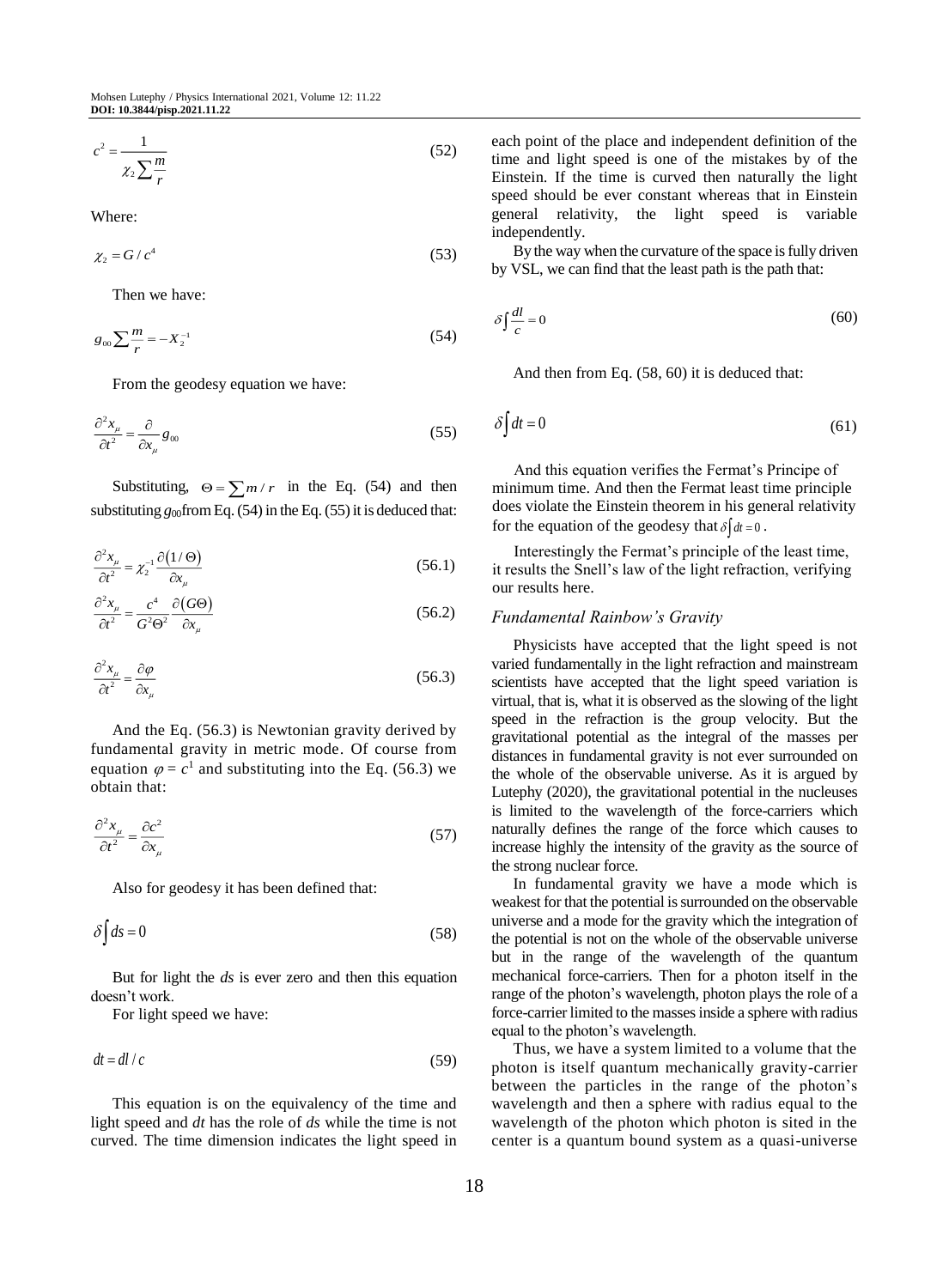for rainbow gravity and then the light speed in the light refraction is changed fundamentally.

By the way from Eq. (50) for a photon's gravitational interaction in the range of the wavelength of the photon  $r_i < \lambda$  we have:

$$
g = \frac{m_i c^2}{r_i^2 \sum_{\substack{i|n \leq \lambda}} \frac{m_i}{r_i}}\tag{62}
$$

This equation is in reality generalization of the strong nuclear force which it has been argued by Lutephy (2020).

Equivalently we can write that:

$$
g = G_N \frac{\sum_{i} \frac{m_i}{r_i}}{\sum_{i|r_i \leq \lambda} \frac{m_i}{r_i}} \times \frac{m_i}{r_i^2}
$$
 (63)

This is the fundamental equation of the the rainbow's gravity.

Then we have a generalized G in quantum bound system of the photons and generally the particles as:

$$
G = G_N \frac{\sum_{i} \frac{m}{r}}{\sum_{i} \sum_{i} \frac{m_i}{r_i}}
$$
(64)

We can see that when the wavelength of the photon is equal to the radius of observable universe, then the rainbow's gravity is at the same *G*, the newton's gravity so that  $G = G_N$  whereas that how much the wavelength of the photon to be shorter, the G becomes larger so that for visible photons, the G becomes inasmuch as large that it curves the light intensely as well as the curvature of the light around the fictitious black holes.

Thus, the fundamental gravity in photonic quantum bound systems is reduced to the true rainbow's gravity. Of course according to the de Broglie wave equation  $mv = h/\lambda$ , each particle also has relevant quantum mechanical evolution via its wavelength which has been discussed for nucleuses previously (Lutephy, 2020).

By the way the complete equation of the rainbow's gravity is derived by fundamental gravity as:

$$
g = \frac{c^2}{\sum_{i|\eta_i < \lambda} \frac{m_i}{r_i}} \times \frac{m_i}{r_i^2} \left[ \cos \varphi \vec{M} - \sin \varphi \vec{N} \right] \tag{65}
$$

We see that when the wavelength is larger, the rainbow's gravity is weaker in a medium with constant number density. Then energetic photons are refracted much more.

On the Eq. (65) we can calculate the change of the light speed in N-body problem. This is not a regular process and it needs to resolve the apparatus of the equations. But from Eq. (65) approximately we find that Alpha Genesis Prime (Eq. 6) is generalized to the below equation included to a nonlinear term  $\gamma_{r\leq \lambda}$  that:

$$
c = \frac{\delta}{\sum_{i} \frac{m}{r} + \gamma_{r < \lambda}}\tag{66}
$$

Where we have non-scale proportionality as:

$$
\gamma_{r < \lambda} \sum_{i \in r < \lambda} \frac{m_i}{r_i} = \gamma_0 \sum_{i \in r > \lambda} \frac{m_i}{r_i} \tag{67}
$$

So that  $\gamma_0$  is assumed as a constant to justify the equation then in the rainbow's gravity, the linear equation of the Alpha Genesis Prime is not valid longer. Interestingly we find an approximation so that:

$$
\gamma_{r<\lambda} \approx \sum_{i} \frac{m_i}{r_i^{\alpha(\lambda)}}
$$
\n(68)

This equation fulfills both the properties, diminishing the term for  $r > \lambda$  and enhanced G for smaller wavelengths and then we have:

$$
c = \frac{\delta}{\sum_{i} \frac{m}{r} + \sum_{i} \frac{m_i}{r_i^{a(\lambda)}}}
$$
(69)

On this nonlinear variable light speed in the rainbow's gravity mode which is derived by fundamental gravity, we can write a metric so that:

$$
ds^{2} = -c_{0}^{2} \left( 1 + \frac{G_{N}m}{c_{0}^{2}r^{\alpha(\lambda)}} \right)^{-1} dt^{2} + \left( 1 + \frac{G_{N}m}{c_{0}^{2}r^{\alpha(\lambda)}} \right) dr^{2} + r^{2} d\Omega^{2}
$$
 (70)

In a different method the scientists (Hendi *et al*., 2016) have extracted a rainbow's metric for spherical symmetric space-time in d-dimensions as:

$$
ds^{2} = -\frac{\psi(r)}{f(E)^{2}}dt^{2} + \frac{1}{g(E)^{2}} \left[ \frac{dr^{2}}{\psi} + r^{2}d\Omega^{2} \right]
$$
 (71)

Where according to the (Hendi *et al*., 2016):

$$
d\Omega^2 = d\theta_1 + \sum_{i=2}^{d-2} \prod_{j=1}^{i-1} \sin^2 \theta_j d\theta_i^2
$$
 (72)

A solution is Reissner-Nordstrom black hole solution (Hendi *et al*., 2016) as: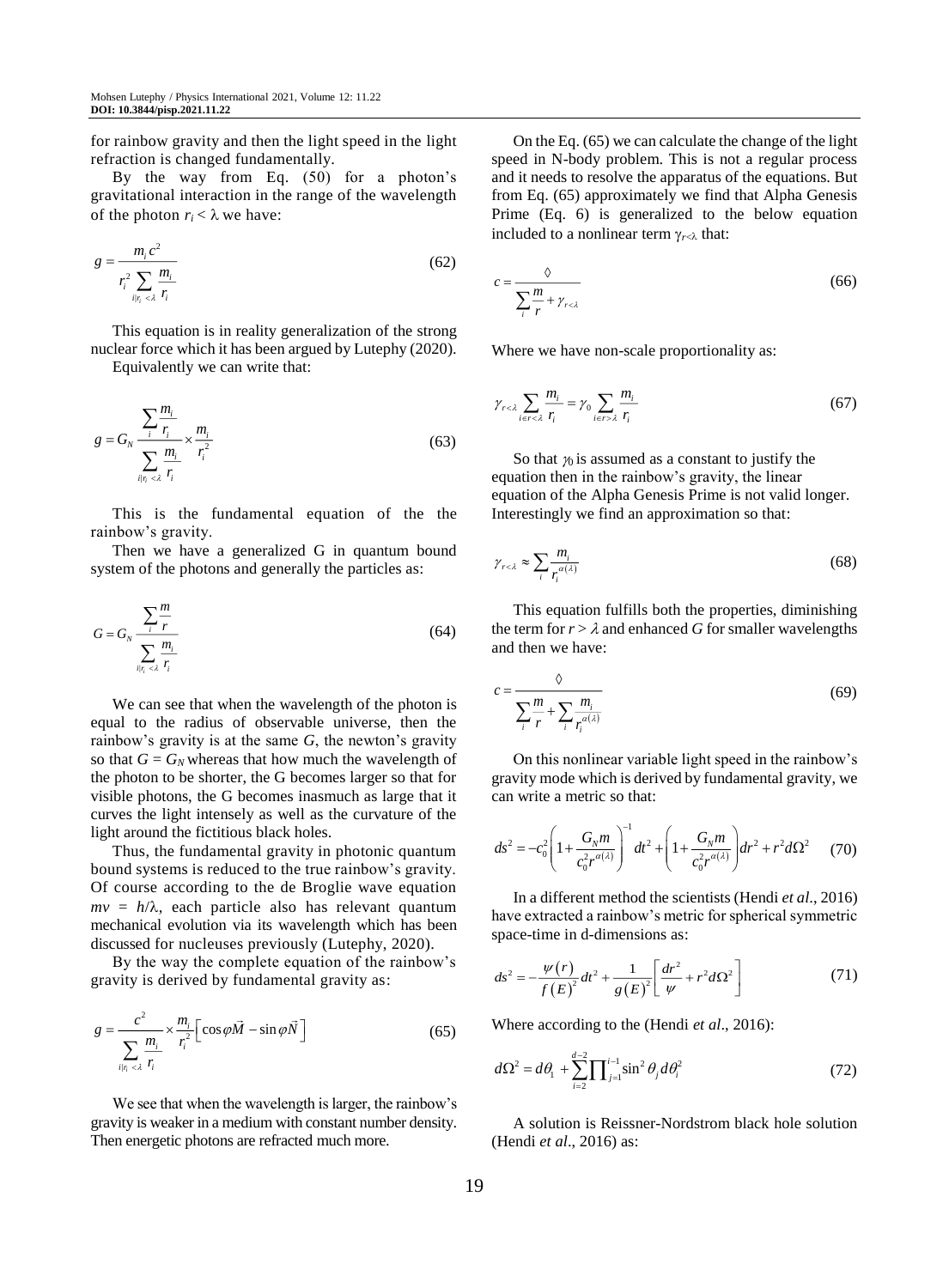$$
\psi(r) = 1 - \frac{m}{r^{d-3}} - \frac{2Ar^2}{(d-1)(d-2)} + \frac{2(d-3)q^2}{(d-2)r^{2(d-3)}}\tag{73}
$$

The scientists have used d-dimensions to find such solutions to agree with cosmic observations of the gamma bursts. But by comparison of Eq. (70, 71), if we assume that:

$$
\psi(r) = \left(1 + \frac{G_N}{c_0^2} \frac{m}{r^{\alpha(\lambda)}}\right) \tag{74}
$$

Then we deduce that:

$$
f(E) = g(E) = 1\tag{75}
$$

Then in comparison with the equation of Modified Dispersion Relation (MDR) we obtain that:

$$
E^2 - p^2 = m^2 \tag{76}
$$

And we understand that the dependency of the light speed to the photon wavelength doesn't change the energy-momentum (Eq. 76).

We find here that the generalization of the general relativity to the quantum bound systems can be treated on the  $\mathcal{Y}(r)$  only. For example when we assume that  $\alpha(\lambda) = 3$ , than for universe matter we find  $\Theta_U = 10^{-25}$  and then the effect of the universe potential almost is diminished and it is appeared a high amplitude micro-gravity in general relativity.

Or if we assume that  $\alpha(\lambda) = 4$ , then the metric tensor (Eq. 70) shows the strong nuclear force limited to the nucleuses in general relativity.

Now we find perfect formula of refractive index which it is obtained as follows:

$$
cn = c_0 \tag{77.1}
$$

$$
n = \frac{\sum_{i} \frac{m_i}{r_i} + \gamma_{r < \lambda}}{\sum_{i} \frac{m_i}{r_i}} \tag{77.2}
$$

$$
n \approx 1 + \frac{G_N}{c_0^2} \sum_{i} \frac{m_i}{r_i^{\alpha(\lambda)}}
$$
\n(77.3)

We find that the rainbow's gravity is related to a nonlinear potential term which causes to appear dispersion relations in the gravity.

By the way we find here that the refraction is happened even out of the material bar in the range of the wavelength of the incident photons. This means that if a laser beam to pass around a material bar, the refraction will be done. Such an experiment was performed previously by Mahmoud Hessaby and he realized that the laser beams are refracted by material bar and then Mahmoud Hessaby (1947; 1948) for correlation of the refractive index to the volume density theorized the theory of the extended particles.

Of course the Hessaby's report for laser beam bending around a material bar mistakenly has been considered as the Gaussian diffraction whereas that the diffraction is symmetric and the Hessaby's report was indeed the light refraction by material bar as we see that it is related to the rainbow's gravity.

Hessaby's mistake in the interpretation of the phenomenon was that he took into account the correlation of refractive index to the volume density whereas that such a correlation is not fundamental. In fact the volume density is not fundamental for reality that the absolute density is not mass embedded in a volume but it is formulized by integral of the masses per distances from the point we want to calculate the absolute density there. The true density in the fundamental gravity is absolute density (potential) and what the scientists have considered as the mass embedded in the volume is an approximation. There is no any volume fulfilled uniformly by matter and simply we find falsification for volume density in the fundamental physics. Each object is included to the discrete particles in a region of the space and definition of the volume density for light traveling between the atoms is meaningless.

We should notice that we don't deny the extended particle theory but we find that the refraction is not by extended particles even if the particles are extended. In fact the quantum mechanics is a kind of extended particle theory. Difference is that in extended-particle theory, the mass is integral of the energy of extended particle on the whole of the space whereas that in the quantum mechanics, the integral of the existence probabilities is at the order of the unity on the whole of the space.

In the Einstein general relativity, the curvature is proportional to the energy tensor and then general relativity requires extended-particle energy which fulfills the continuity of the space. In Einstein general relativity, the space should be fulfilled with the energy and this leads to the extended definition of the energy. Then the continuum and extended-particle theory of the Mahmoud Hessaby is in reality complementary of the Einstein general relativity.

## **Conclusion**

We find here that the light refraction is in reality the effect of the gravity in bound quantum systems which the potential is limited to the wavelength of the force-carriers and accordingly we argue the Snell's law of the light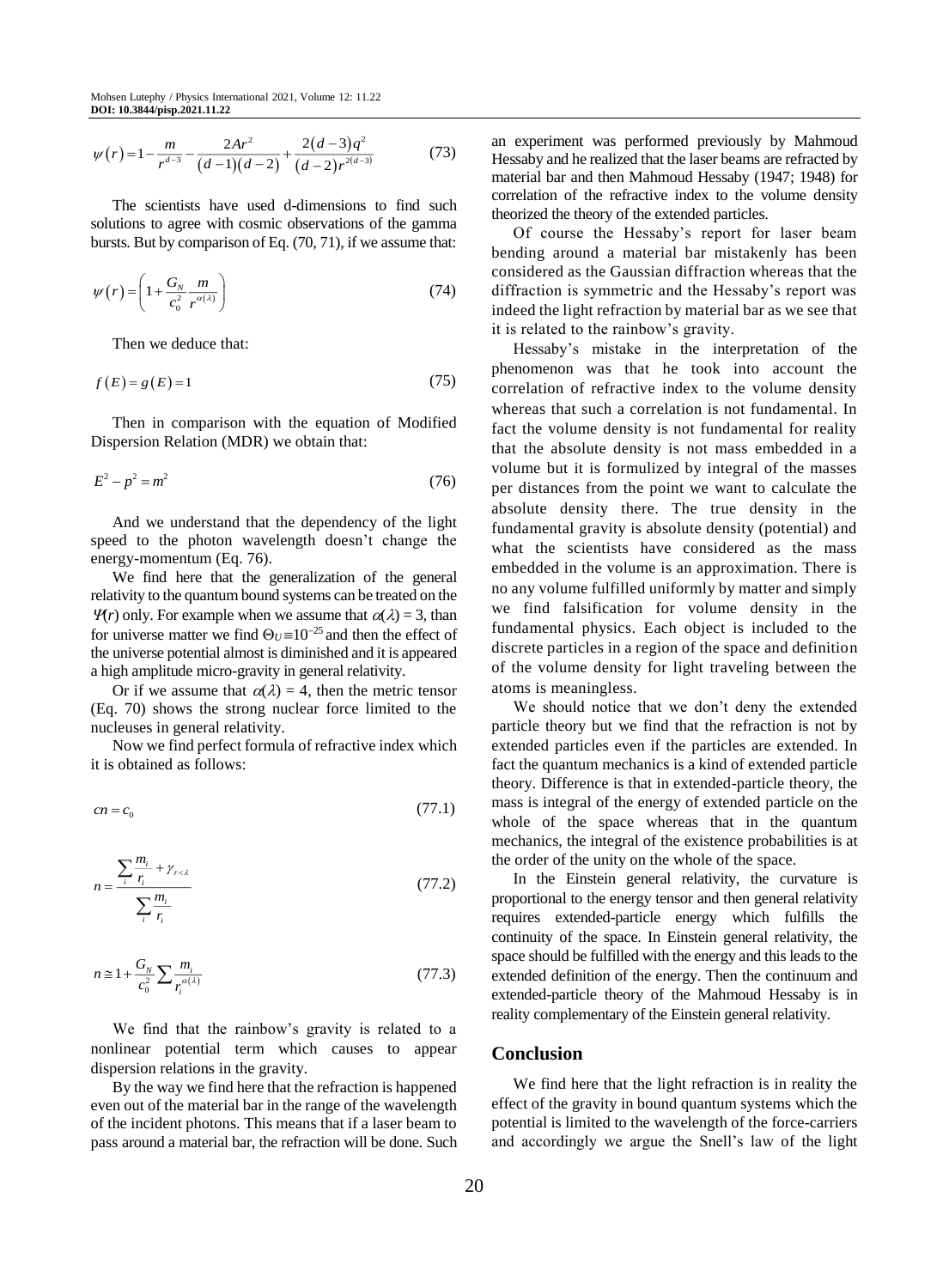refraction by the gravity. On the other hand we find a metric tensor which mimics the light refraction in the fundamental rainbow's gravity.

# **Acknowledgement**

We need to thanks from the scientists who have studied along the times in the part of the light refraction in which they have helped us presently to find a solution matched mathematically and experimentally.

# **Ethics**

This article is original and contains unpublished material. The corresponding author confirms that all of the other authors have read and approved the manuscript and no ethical issues involved.

# **References**

- Ali, A. F., & Khalil, M. M. (2014). A proposal for testing gravity's rainbow. Europhysics letters. Volume 110, No 2. doi.org/10.1209/0295-5075/110/20009
- Ali, A. F., Faizal, M., & Majumder, B. (2015). Absence of an effective horizon for black holes in gravity's rainbow, Europhys. Lett. 109, 20001. doi.org/10.1209/0295-5075/109/20001
- Amelino-Camelia, G., Ellis, J., Mavromatos, N. E., & Nanopoulos, D. V. (1997). Distance measurement and wave dispersion in a Liouville-string approach to quantum gravity. International Journal of Modern Physics A, 12(03), 607-623.

https://www.worldscientific.com/doi/abs/10.1142/S 0217751X97000566

Amelino-Camelia, G., Ellis, J., Mavromatos, N. E., Nanopoulos, D. V., & Sarkar, S. (1998). Tests of quantum gravity from observations of γ-ray bursts. Nature, 393(6687), 763-765.

https://www.nature.com/articles/31647

Amelino-Camelia, G., Freidel, L., Kowalski-Glikman, J., & Smolin, L. (2011). Principle of relative locality. Physical Review D, 84(8), 084010. https://journals.aps.org/prd/abstract/10.1103/PhysRe vD.84.084010

- Antoniadis, I., Arkani-Hamed, N., Dimopoulos, S., & Dvali, G. (1998). New dimensions at a millimeter to a Fermi and superstrings at a TeV. Physics Letters B, 436(3-4), 257-263. doi.org/10.1016/S0370-2693(98)00860-0
- Awad, A., Ali, A. F., & Majumder, B. (2013). Nonsingular rainbow universes J. Cosmol. Astropart. Phys, 10(052), 1308-4343.
- Banks, T., & Fischler, W. (1999). A model for high energy scattering in quantum gravity. arXiv preprint hepth/9906038. https://arxiv.org/abs/hep-th/9906038
- Barrow, J. D., & Magueijo, J. (2013). Intermediate inflation from rainbow gravity. Physical Review D, 88(10), 103525. https://journals.aps.org/prd/abstract/10.1103/Phys RevD.88.103525
- Chatrchyan, S., Swanson, J., & Khachatryan, V. (2012a). CMS Collaboration, Search for dark matter and large extra dimensions in monojet events in *pp*collisions at √*s*=7TeV, J. High Energy Phys. 1209(9), 094. doi.org/10.1007/JHEP09(2012)094
- Chatrchyan, S., Lehti, S., & Hindrichs, O. (2012b). CMS Collaboration, Search for microscopic black holes in *pp*collisions at √*s*=7TeV, J. High Energy Phys. 1204, 061. Available electronically from https://hdl.handle.net/1969.1/180353
- da Rocha, R., & Coimbra-Araujo, C. H. (2006). Extra dimensions at the CERN LHC via mini-black holes: Effective Kerr-Newman brane-world effects. Physical Review D, 74(5), 055006. https://journals.aps.org/prd/abstract/10.1103/Phys RevD.74.055006
- Dimopoulos, S., & Landsberg, G. (2001). Black holes at the large hadron collider. Physical Review Letters, 87(16), 161602. https://journals.aps.org/prl/abstract/10.1103/Phys RevLett.87.161602
- Emparan, R., Horowitz, G. T., & Myers, R. C. (2000). Black holes radiate mainly on the brane. Physical Review Letters, 85(3), 499. https://journals.aps.org/prl/abstract/10.1103/PhysRe vLett.85.499
- Feng, Z. W., & Yang, S. Z. (2018). Rainbow gravity corrections to the entropic force. Advances in High Energy Physics, 2018[. doi.org/10.1155/2018/5968284](https://doi.org/10.1155/2018/5968284)
- Galán, P., & Marugán, G. A. M. (2004). Quantum time uncertainty in a gravity's rainbow formalism. Physical Review D, 70(12), 124003. https://journals.aps.org/prd/abstract/10.1103/Phys RevD.70.124003
- Garattini, R. (2013). Distorting general relativity: Gravity's rainbow and f (R) theories at work. Journal of Cosmology and Astroparticle Physics, 2013(06), 017. https://iopscience.iop.org/article/10.1088/1475- 7516/2013/06/017/meta

Garattini, R., & Majumder, B. (2014a). Naked singularities are not singular in distorted gravity. Nuclear Physics B, 884, 125-141. doi.org/10.1016/j.nuclphysb.2014.04.014

- Garattini, R., & Majumder, B. (2014b). Electric charges and magnetic monopoles in Gravity's Rainbow. Nuclear Physics B, 883, 598-614. doi.org/10.1016/j.nuclphysb.2014.04.005
- Garattini, R., & Mandanici, G. (2012). Particle propagation and effective space-time in Gravity's Rainbow. Physical Review D, 85(2), 023507. https://journals.aps.org/prd/abstract/10.1103/PhysRe vD.85.023507